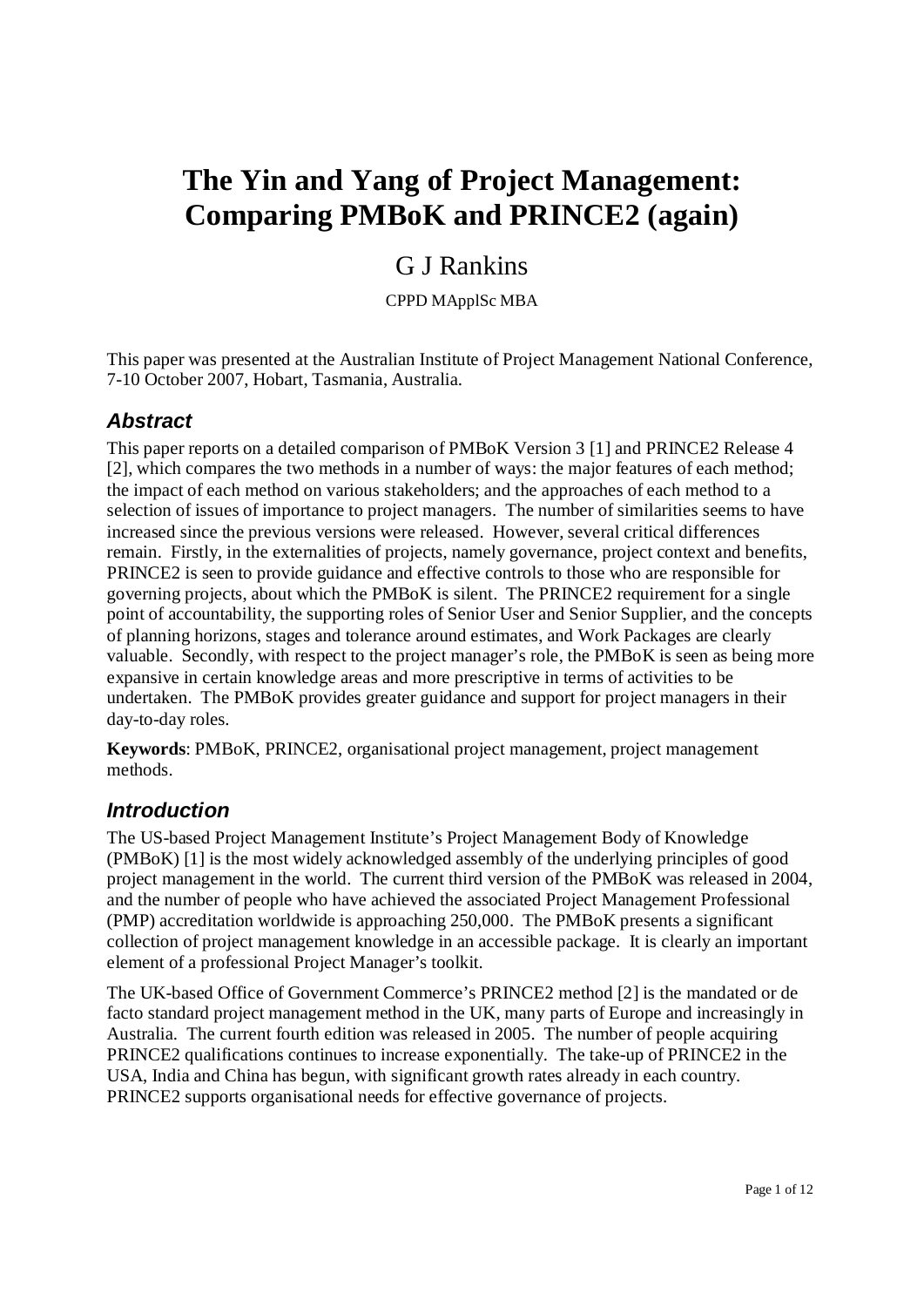The remaining differences between the PMBoK and PRINCE2 perhaps reflect their differing origins. The PMBoK was compiled at a time when project failure rates were much higher than today, and it may have been felt that a 'project manager' problem needed to be addressed. PRINCE2 arose somewhat later in a public sector environment probably having project managers with PMPs or at least knowledge of the PMBoK, but still experiencing significant project failures. Here it was felt that a 'governance' problem needed to be addressed.

There is a distinct polarisation of views in the project management profession as to which is the true way, PMBoK or PRINCE2, as though these methods are mutually exclusive. Some organisations require their senior project managers to be PMP qualified; others mandate PRINCE2 Practitioner status. Most organisational project management methods are currently based on either the PMBoK or on PRINCE2. With the recent release of new versions of each method, there is an opportunity to compare them again, and reflect on their usefulness in the broader context in which project management occurs.

## *Method of Comparison*

This paper compares the two methods in three ways:

1. A direct comparison of the major features of each method, where possible:

- Enterprise environmental factors
- Organisational process assets
- Knowledge areas
- Process groups
- Roles and responsibilities
- Key project management products
- 2. A comparison of the impact of each method on various stakeholders:
	- those governing projects
	- those managing projects
	- those working in project teams
	- those monitoring projects in PMOs
- 3. A comparison of the approaches each method takes to:
	- the authority of the project manager
	- planning
	- breaking the project into smaller, more manageable phases
	- review and update of key project management documents over the life of a project
	- scaling to method to suit the needs of different projects

A worksheet containing the detailed side by side comparison of the two methods is available for download from www.goalgroup.com.au.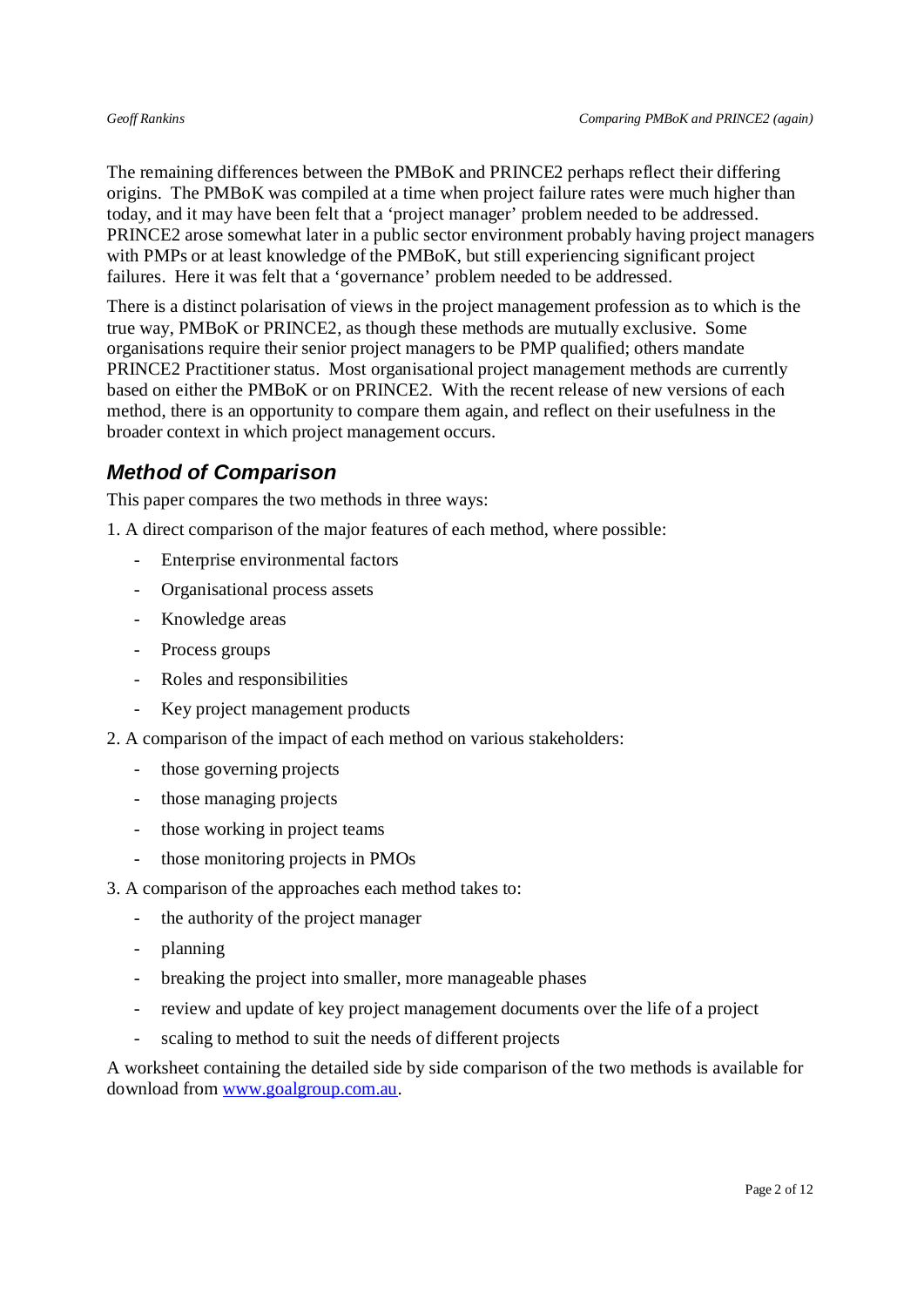## *Comparison of Features*

#### Enterprise environmental factors

Both methods identify organisational culture, and the portfolio context in which a particular project is to be commissioned, as critical factors to be examined and understood. PMBoK identifies that knowledge of the available human resources pool and individual's availabilities will be important. PRINCE2 considers these factors within its process model, when the project management team is being designed, and when resources need to be assigned to specific tasks during detailed planning.

#### Organisational process assets

Both methods identify a range of organisational process assets that can be used by the project manager, including corporate processes and lessons learned from previous projects. PMBoK generally regards procurement and contract administration as being aspects of project management, so corporate procedures regarding these processes are highlighted here. PRINCE2 regards these activities as specialist rather than project management activities, and so doesn't provide any guidance in these areas. In reality, most large organisations, particularly in the public sector, have standard procurement processes which would have priority over anything PMBoK may provide. So the PRINCE2 approach simply reflects its origin in the public sector.

### Knowledge areas

The PMBoK provides nine 'knowledge areas'; PRINCE2 provides eight 'components'. These features provide the knowledge that is to be applied during all or most of each method's process models. There are major overlaps, and several differences. Both methods recognise risk and quality as major knowledge areas. PMBoK provides more support in the area of risk, but in Australia most organisations will conform to AS4360 in any case. In PMBoK, certain quality aspects such as acceptance criteria appear in the Project Scope Statement, whereas in PRINCE2 they appear in a Project Quality Plan.

Both methods recognise that scope, schedule, cost and quality are related, and can be traded off against each other if needed, but they approach this in different ways. These aspects are all recognised as knowledge areas by PMBoK, whereas PRINCE2 deals with scope-schedule-costquality issues as integral aspects of planning and change control.

The PMBoK knowledge area on integration management deals with integration of all aspects of project management. In PRINCE2, this aspect of integration is covered somewhat by the workflow though the Start-up, Initiation and Planning processes, and by the change control technique, although it could receive greater emphasis.

PMBoK has a knowledge area focussed on the human resource aspects of project management, and another knowledge area dealing with project communications. PRINCE2 has a single component called 'Organisation and Leadership' that addresses both these aspects, although PRINCE2's coverage of stakeholder engagement including communications is at a very high level.

PMBoK has a knowledge area on procurement, which has no equivalent in PRINCE2.

PRINCE2 recognises the Business Case as a component. In the PRINCE2 approach, the Business Case provides the primary control mechanism available to those governing the project, and is to be updated with actual costs to date and better forward estimates of future costs and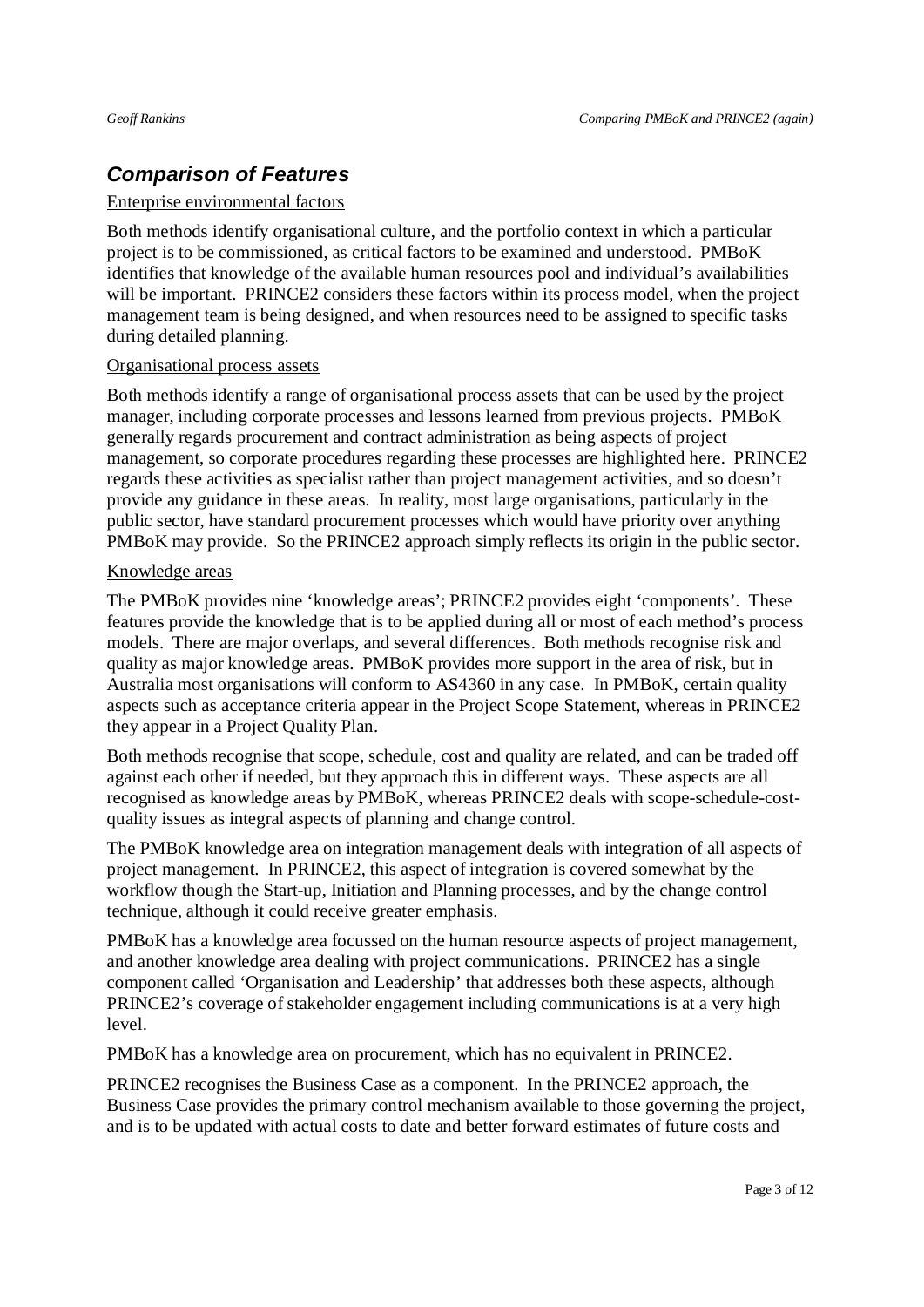benefits at the end of each management stage, just as both methods say that the Project Management Plan or PID should be similarly updated.

PRINCE2 also recognises Configuration Management as a component. This may be historical; perhaps the public sector organisations that were its first clients didn't have corporate configuration management procedures, and the PRINCE2 authors thought that they needed one.

Finally, PRINCE2 has a component called Controls. These are predominantly controls that those governing the project can utilise. Almost every artefact in the PRINCE2 approach can be thought of as a control, such as team reports to the project manager and project reports from the project manager to the 'sponsor' or program management. The novel control features of PRINCE2 include the Project Board, with defined roles and responsibilities for each of its types of member, other controls to support management by exception by the Project Board such as the concept of tolerance around budgets for schedule, cost, risk, quality and so on, and an exception process to deal with breaches of tolerance. Other control features embedded in the PRINCE2 approach are the linked concepts of management stages, planning horizons and stepwise refinement through an hierarchy of plans.

### Process groups

PMBoK identifies five process groups; PRINCE2 has eight main processes.

Both methods say that there may be natural phases associated with specific types of projects such as IT or building construction, and that the handoff between phases is at the discretion of the project manager. Both recognise that phases may overlap.

Both methods say that their processes may be invoked at lower levels of detail, say within specific phases.

Both methods say that the 'sponsor' may need to make a management decision as part of the transition between certain phases. In PRINCE2, these management decisions are formally recognised as constituting a boundary marking the end of one 'management stage' and the beginning of the next. Management stages may not overlap, although specialist phases may span stage boundaries.

#### **Techniques**

PRINCE2 supplies three techniques for use in organisations which don't have equivalent processes defined: product-based planning, change control, and quality review. In PMBoK, there is no equivalent to the first technique, and the other two techniques are embedded in the Knowledge Areas.

#### Roles and Responsibilities

PMBoK identifies three main roles: the project manager, the sponsor and the PMO. The project manager's role is specified in great detail in the knowledge areas and in the process model, the PMO's in an abbreviated manner and the sponsor's only in a cursory manner.

PRINCE2 identifies five main roles, and several optional roles. The main roles are the Project Executive supported by Senior User(s) and Senior Supplier(s), the project manager and project support. The responsibilities of these main roles are specified in detailed role descriptions, and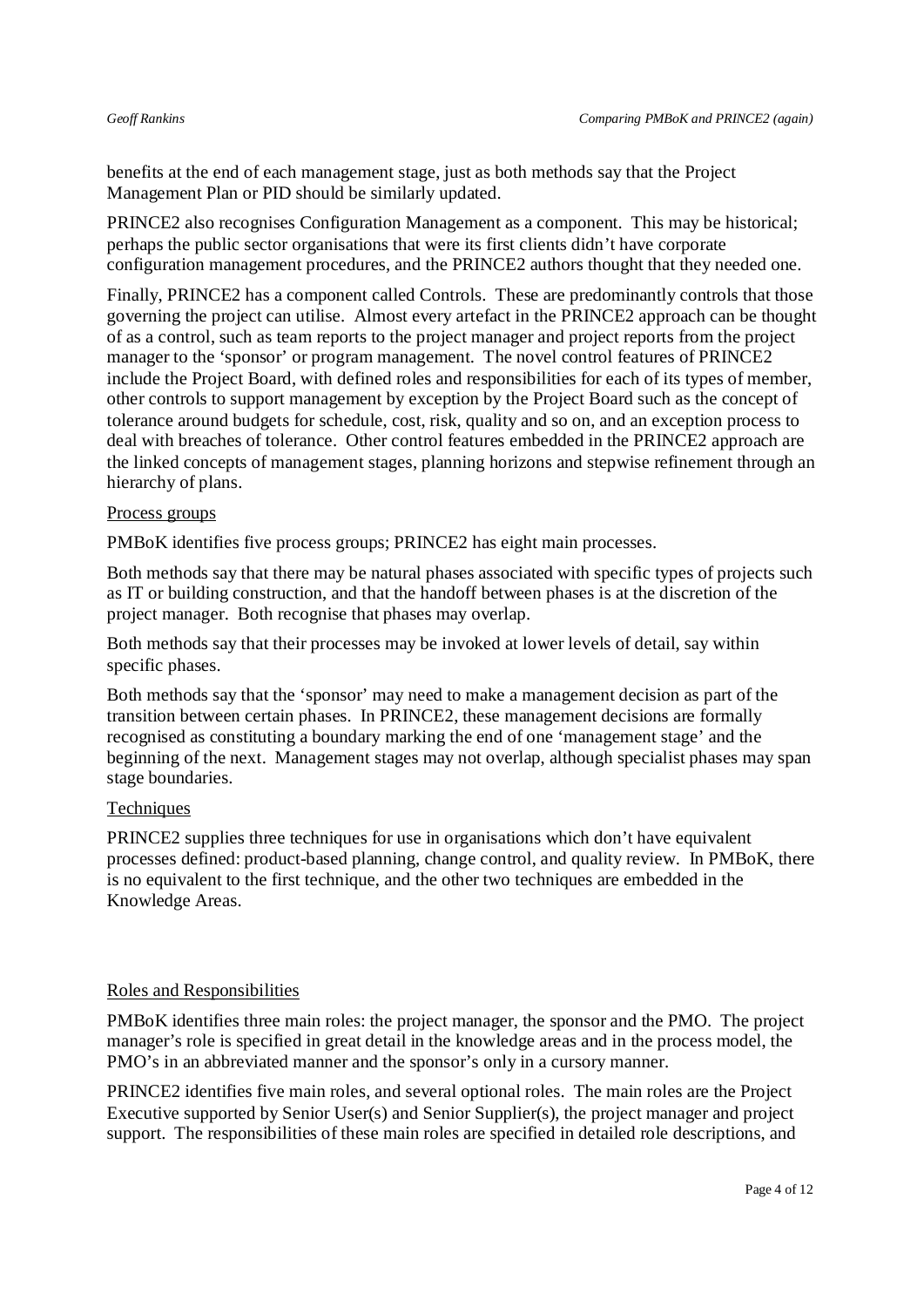are clearly identified at relevant points in the process model. Optional roles include assurance roles supporting the Project Board, team managers, a configuration manager, and a risk manager.

Key project management products

PMBoK recognises three major project management products:

- the Charter, which includes a summary business case
- the Project Scope Statement
- the Project Management Plan.

In PRINCE2, the major equivalent products are:

- the Project Mandate (although this is not a mandatory document)
- the Project Brief
- the Project Initiation Document, or PID

but PRINCE2 recognises one more major standalone product:

the Business Case.

The three corresponding pairs of documents appear remarkably similar in intent and content. PMBoK states that the Project Charter formally authorises the project manager to expend organisational resources, and may be developed external to the project by corporate or program management. In PRINCE2, the approved Project Brief authorises the project manager to commence planning, and the approved PID authorises the project manager to commence executing the first stage plan. The Project Mandate and Project Brief may contain outline Business Cases, which will be fleshed out as part of the PID.

It is the Business Case that is the major differentiator between the methods, and it arises because of PRINCE2's support of project governance. In PMBoK, the only reference to the Business Case is an element of the Project Charter. In PRINCE2, the Business Case, updated at the end of each management stage with actuals to date and better estimates to the end of the project, and better estimates of benefits expected, provides the Project Board with the information it requires to agree to start the project and later to permit the project to continue past each stage boundary. The updated Business Case supports a decision by a functioning Project Board to terminate as early as possible a troubled project that is unsalvageable, in order to conserve organisational resources for more productive uses.

## *Impact on stakeholders*

#### Project Governance Support

The PMBoK defines a 'sponsor' as the person providing the project's funding. Other roles include specification of acceptance criteria and formal acceptance of deliverables. The sponsor may specify the frequency of project review meetings. Otherwise, PMBoK appears silent in the area of governance, which reflects its historical background. For the same reason, PRINCE2 is much more prescriptive about project governance.

As might be expected, since the 'C' in PRINCE2 stands for 'Controlled', the method provides a wide range of controls to those tasked with governing projects.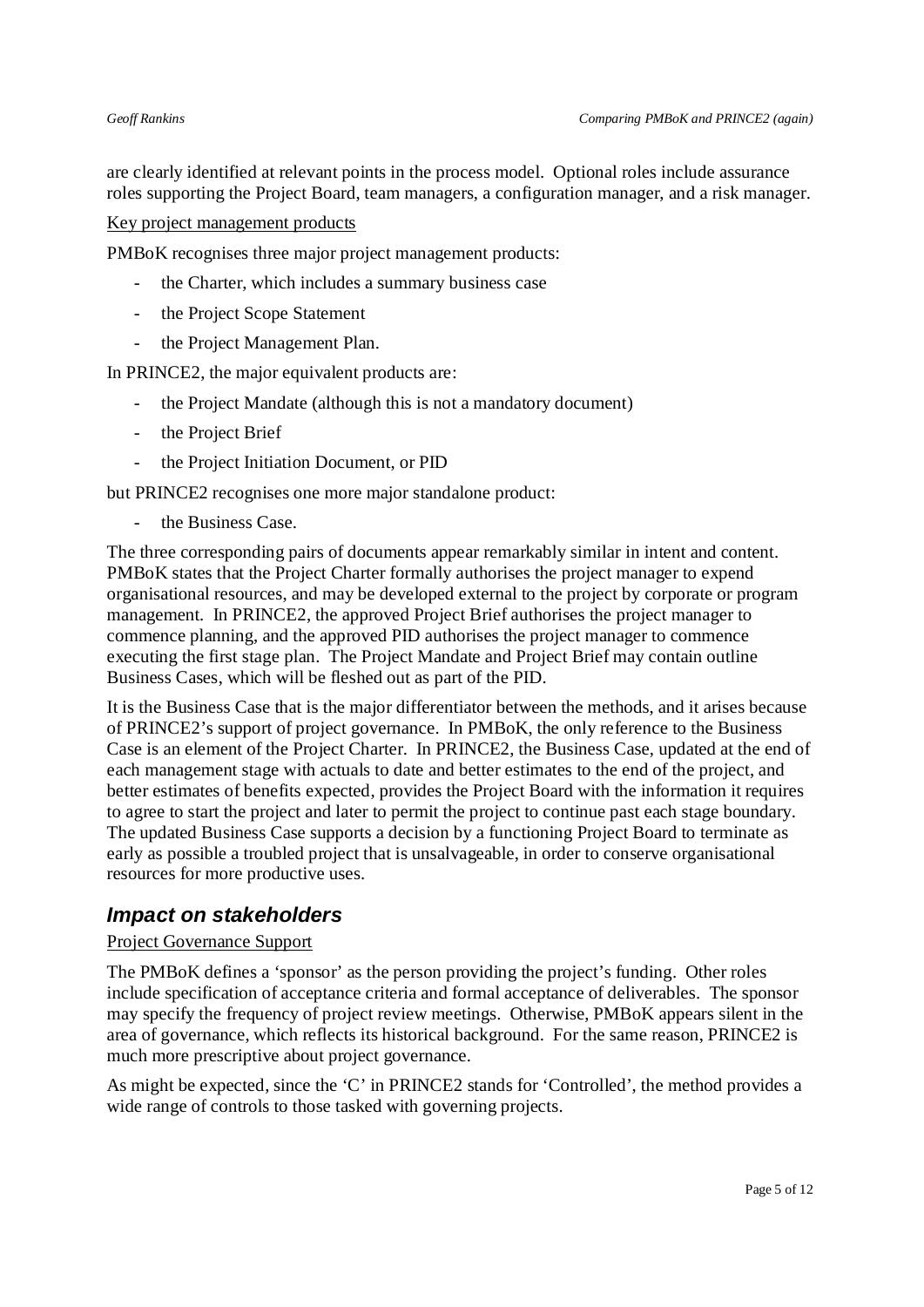In PRINCE2, a Project Board consists of a Project Executive representing the interests of the business funding the project, one or more Senior Suppliers representing the interests of those who will be creating the project's specialist products, and one of more Senior Users representing the interests of those who must take the products delivered by the suppliers and deliver benefits to the organisation. The roles and responsibilities of each well specified. The Project Board's authority derives from corporate or program management, and terminates when the Project Board agrees that the project has been completed or is no longer viable. There is only one Project Board meeting formally mandated in PRINCE2, to approve the Project Initiation Document and the first Stage Plan. Every other Project Board decision can be reached using an informal process at the discretion of the Project Board.

PRINCE2 also identifies an optional Project Assurance function, to support the Project Board and provide advice independent of the project manager. In practice, a Project Board asked to make a particularly complex decision would engage one or more people through the Project Assurance function to deal with the detail and provide a brief to the Project Board. This would occur in most organisations; it's simply formalised in the PRINCE2 method.

Other controls available to the Project Board include:

- the ability to provide the project manager with ad hoc advice and direction
- setting of stage boundaries, which establish fire-breaks for reassessment of the project's ongoing viability and terminate runaway projects
- End Stage reviews, where progress to date and projects to the end of the project can be reviewed to ensure the ongoing viability of the project
- End Project reviews, after which the Project Board may decide to close the project, if they are convinced that the project's work has been satisfactorily completed. The project manager cannot summarily close a project
- at the end of the project, any open issues and risks, outstanding activities, product defects and any other follow-on actions are passed from the project manager to relevant operational managers
- setting of tolerances, giving the project manager some freedom to move around schedule or budget, while ensuring the Project Board remains in control through mandatory notification of the Project Board if a tolerance is breached
- the ability to request that the Project Assurance function investigates, reviews or audits the project
- the content and frequency of status reports, and whether a formal Project Board meeting is needed to review each status report.

Most PRINCE2 training organisations provide training in the method itself to project managers, to whom the governance aspects may appear as a burden. Most training organisations also provide briefings on the governance aspects of the method to senior executives. The full benefit of PRINCE2 to organisations cannot be realised if their Project Board members do not act like board members, or cannot operate effectively within the method.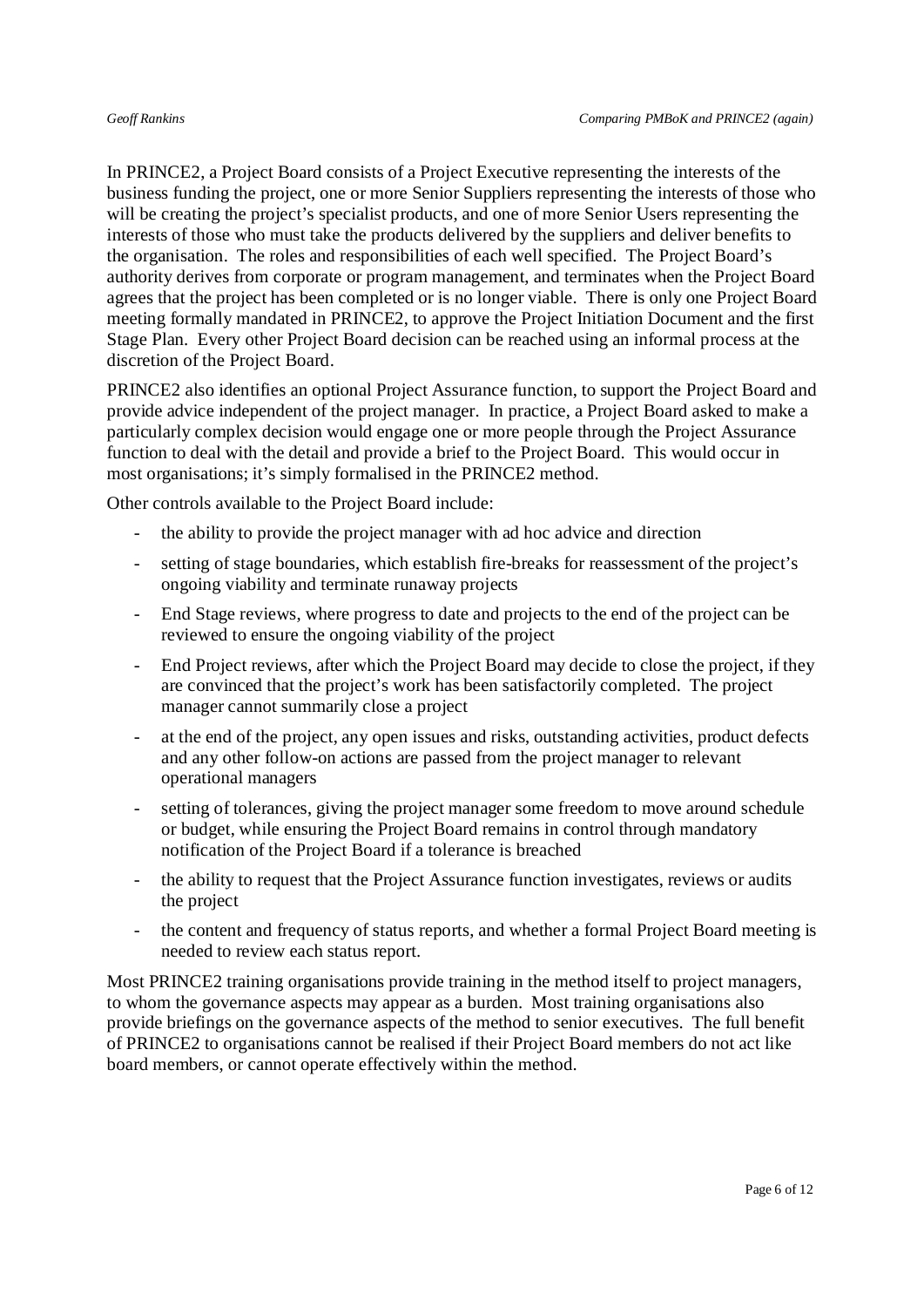### Project Manager Support

The purpose of the PMBoK is to support project managers. The knowledge areas provide much more detail in this area than is generally provided by PRINCE2. Nevertheless, PRINCE2 provides several novel mechanisms that support the project manager, including:

- The approach to step-wise refinement of plans means that a project manager does not need to create detailed plans too far into the future, with the real prospect that they will have to be rewritten closer to the time they will be needed. A Project Plan represents a high-level overview, a Stage Plan provides whatever level of detail the project manager or project board is comfortable with before work on that Stage commences
- The product-based planning technique, which provides a principled front-end to WBSbased planning, particularly useful in novel domains and which supports a number of product-based controls, which make PRINCE2 very easily integrated into an earned-value management regime
- The 'golden thread' supporting quality represented by the Acceptance Criteria, the Project Quality Plan, Product Descriptions and Work Packages, the Quality Review Technique and the quality-related aspects of the issue management procedure, and final Customer Acceptance of deliverables
- The Work Package concept, which essentially becomes a formal contract or tasking mechanism between the project manager and those who will be developing the specialist products identified in the Work Package, and places the onus on project team leaders to obtain client acceptance of products delivered
- Project status reports, which provide a mechanism for project managers to formally escalate risks and issues to the Project Board
- Team checkpoint reports, product checklists and quality logs which enable the project manager to keep project teams under control

### Project Team Support

The PMBoK is silent about the needs of project team members. Its focus is on how a project manager can manage a project team.

In PRINCE2, Work Packages must be negotiated between project managers and project team leaders or the person who will be doing the work, before the work starts. The method if applied therefore prevents situations arising where teams must deliver products within unachievable timeframes or budgets. If their Work Packages are large enough, the project team may need to develop a Team Plan to increase certainty around estimates and risks, and provide role clarity. Checkpoint reports provide mechanisms for project teams to formally escalate unresolved issues to the project manager.

For organisations without a formal quality review procedure, the PRINCE2 Quality Review Technique provides guidance to project team members on how to perform quality control activities, and how to document the results of such reviews.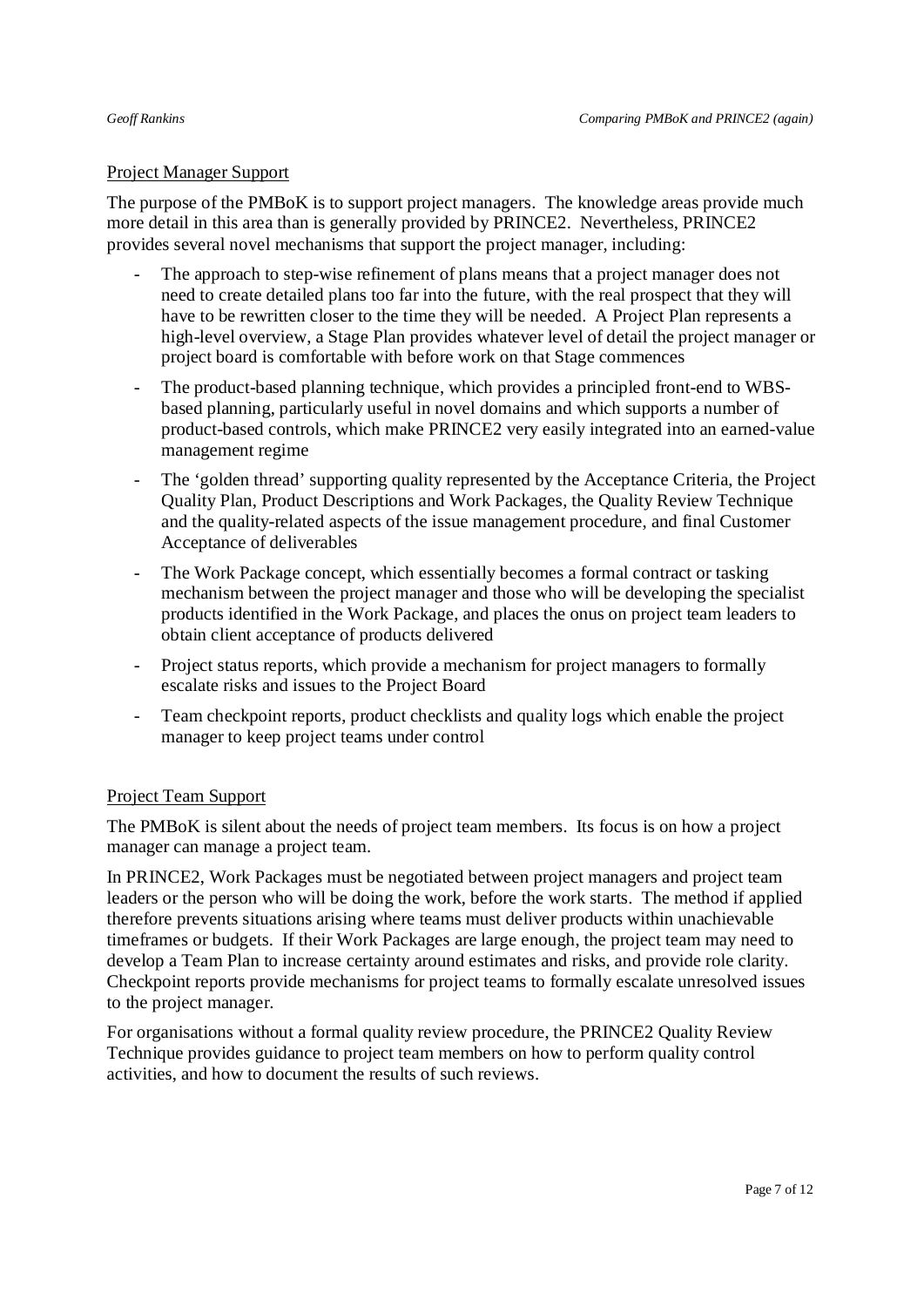### Project Support

Both PMBoK and PRINCE2 recognise the value of an external support function. PMBoK refers to this as a PMO, which may also be called a 'project office'. PRINCE2 uses the term Project Office, or Project Support Office. Both methods provide a description of the role of this function in a project environment.

## *Other aspects*

### Project Manager's authority

In PMBoK, the Project Charter provides the project manager with authority to expend organisational resources. While PMBoK recognises that a project may be prematurely terminated, it is silent on the way in which this can formally occur.

In PRINCE2, the project manager's authority derives from the Project Executive. The project board delegates to the project manager the authority to execute a Stage Plan. This authority expires in two ways: normally and abnormally. The project manager's authority to execute a project expires normally at a management stage boundary; this authority must be formally renewed. The project manager's authority to continue executing the project expires abnormally whenever a project or stage breaches its allocated tolerances. In both of these cases, the project manager must convince the project board that the project remains on track, or can be brought back on track, before further work is performed. The project manager acts on behalf of the project board; the Project Board is ultimately accountable for the project's success or failure.

### Planning

PRINCE2 uses an output-based or product-based approach to planning. Planning starts by specifying the major deliverables required, then identifying other products that will have to be developed on the way. Once this process has finished, the activities required to develop those products are identified and formalised as a Work Breakdown Structure. Thereafter, the formal approach is essentially identical to that prescribed by the PMBoK. Of course, the PMBoK provides much more detail.

PRINCE2 also recognises a hierarchy of plans, providing increasing levels of detail. The Project Plan will be at a high level. A Stage Plan perhaps supported by one or more Team Plans will be at whatever level of granularity is required for effective control of that stage.

#### Planning Horizons

In PMBoK, a WBS is created to cover the entire project. As the project progresses, the WBS will be reviewed and revised as necessary.

In PRINCE2, there is a concept of a planning horizon, usually set at around three months or so, beyond which the uncertainty of the future means that the value of detailed planning decreases below the cost of developing the plan.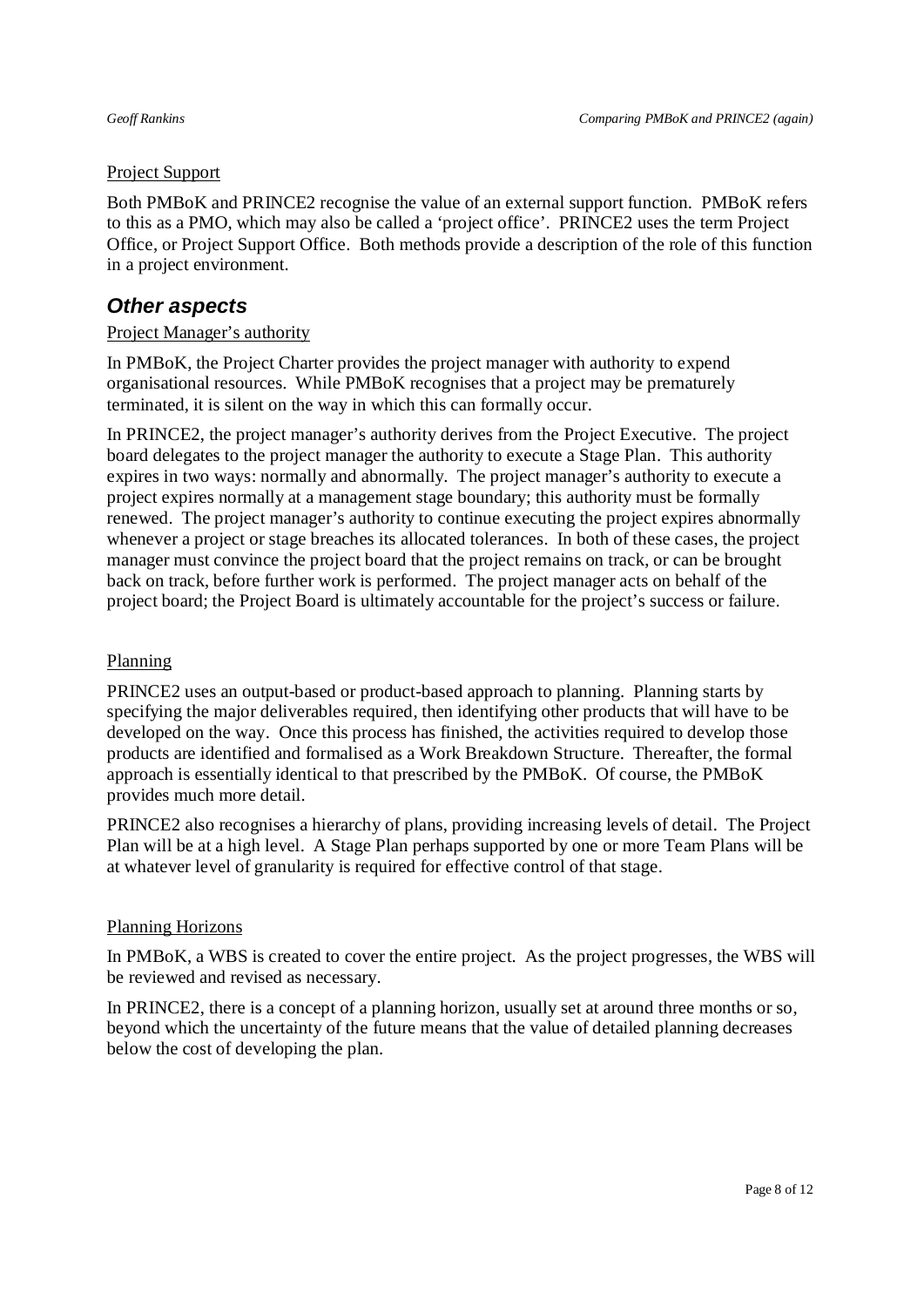### Phasing

The PMBoK concept of 'phase' and the PRINCE2 concept of 'management stage' are not equivalent concepts. The former relates to project management control by the project manager. The latter relates to governance control by the Project Board.

Under PMBoK, a project is decomposed into phases to provide better management control of the project. A phase is not synonymous with any of the process groups. All process groups may be applied in each phase. Initiating processes are carried out at the start of subsequent phases to validate decisions made during the original Project Charter and Scope processes. A 'phase end review' can be held. Phases may overlap, as part of a schedule compression technique.

In PRINCE2, a management stage represents a body of work large enough to be meaningful yet small enough that the Project Board remains in control. The Project Board reviews the project at the end of each stage, and makes a conscious decision to continue the project. The work within the stage may be decomposed into phases, at the discretion of the project manager, to support better management control. Progression from one phase to the next is at the discretion of the project manager, and the phases may overlap. The stage concept can then be seen as a governance control superimposed on top of what are essentially identical to the phases referred to in PMBoK.

### Volatility of key project management documents

The PMBoK states that several of the Process Groups (Planning, Executing, and Monitoring and Control) may update the Project Management Plan as the project progresses. The Project Charter, which includes the Business Case, may be reviewed and updated at the end of each phase.

PRINCE2 states that the PID and the Business Case must be updated minimally at the end of each management stage with actual costs to date, and better estimates for future costs and benefits, and will also be updated at the end of the project with actual costs and better estimates of benefits, and will also be updated with the value of benefits realised by the time of a postproject review. Why? Because corporate or program management will hold the Project Board members accountable for delivery of the commitments outlined in the Business Case, both costs incurred and benefits realised.

#### Scaling up and down

Both methods state that the method should be scaled to suit the needs of the particular project. In addition, PRINCE2 offers specific advice in many areas on scaling, such as Project Board structure, staging and planning.

## *Yin and Yang*

PMBoK identifies a number of Organisational Process Assets that may be available to the project manager, one of which is an organisational project management method (PMM). One of the facets of an organisational PMM is a specification of the governance controls that the organisation expects to be utilised for projects. In many organisations, these governance controls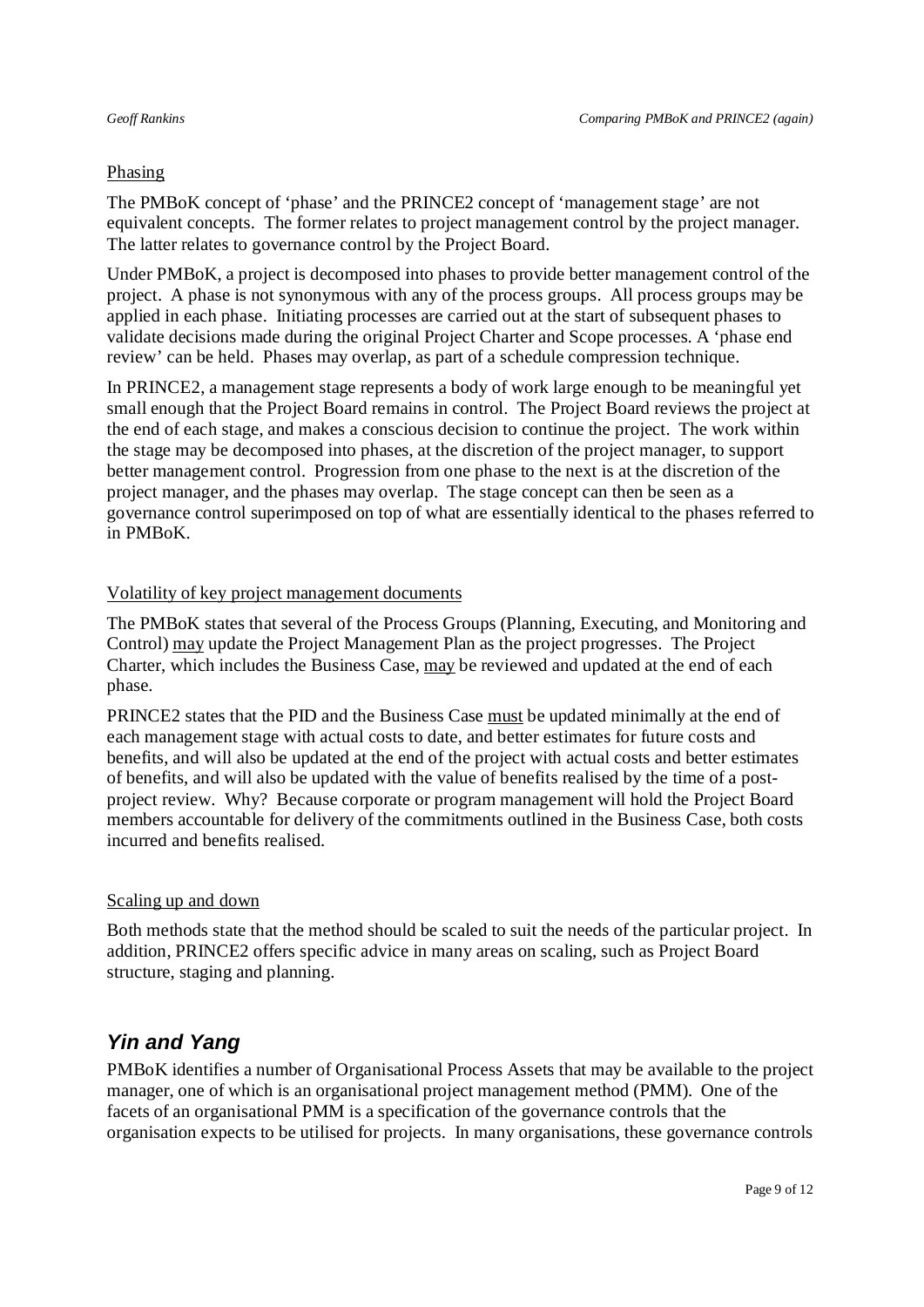are custom-built in-house. However, as the 'C' in PRINCE2 stands for 'Controlled', it begs the question: what if the governance controls in the organisational PMM were derived from PRINCE2, and mandated such things as a Project Board with defined roles and responsibilities rather than a loosely-defined 'sponsor', management by exception supported by tolerances and a formal exception process rather than weekly meetings, update and review of the Business Case at the end of each phase, Product Based Planning as a front-end to the usual activity-based planning, the use of Work Packages to control the work of project team members, and the use of the PRINCE2 process model including mandatory Project Board approval before progression to the next management stage. Could a PMP-qualified Project Manager cope? Clearly, the answer is 'very well', given the significant overlaps we've already discussed.

If an enterprise portfolio or program management function, such as a PMO, commissioned a project and wished to hand it off to a professional project manager to execute, part of the selection process in many organisations is a matching between the nature and demands of the proposed project and the competency and experience of the various candidates. For example, the Defence Materiel Organisation (DMO) introduced its Acquisition Category framework in 2004 to relate the characteristics of projects to the competency of project managers thought able to manage such projects.

Other organisations use other means to size projects and identify suitably qualified or competent project managers. A small, low risk project might be handed to someone who's been on a PMBoK-based course or read the PRINCE2 manual. A larger, riskier project might need someone with more tools in their kit bag, as demonstrated by their having a PMP or a PRINCE2 Practitioner qualification. An even larger, very risky project might need someone with one or both of those qualifications, as well as demonstrated competency in project management. This thought process is the basis of DMO's Project Management Certification Framework introduced in 2006, which requires its project managers to gain formal accreditations (Certificates, Diplomas and Advanced Diplomas), which in Australia are based on the PMBoK and require proof of the candidate's ability to apply their knowledge. And for a highly complex, extremely risky project? The DMO obviously feels that even more is required, hence the development and release of its Competency Standard for Complex Project Managers [4], which identifies further knowledge areas beyond the PMBoK. The MSP program management method is also emerging as a critical tool in managing complex portfolios of related projects.

In Australia, many public sector organisations at Federal and State Government level, and the Australian branches of many European multi-nationals, utilise organisational project management methods based on PRINCE2. In their advertisements for project managers, if a requirement for formal accreditation is stated, it seems to be about equally balanced between PRINCE2 and PMBoK.

Many organisations see value in both methods, and reasons to extend both. In fact, the author last year qualified for an Advanced Diploma, using as evidence a range of projects run under the PRINCE2 method but which provided proof of his competence in applying the PMBoK knowledge areas. A competent project manager should be at least aware of the PMBoK knowledge areas and be able to apply them well in a PRINCE2 management framework.

So how would an organisation go about combining the two methods? This question can be approached by considering the needs of the four groups of stakeholders previously identified as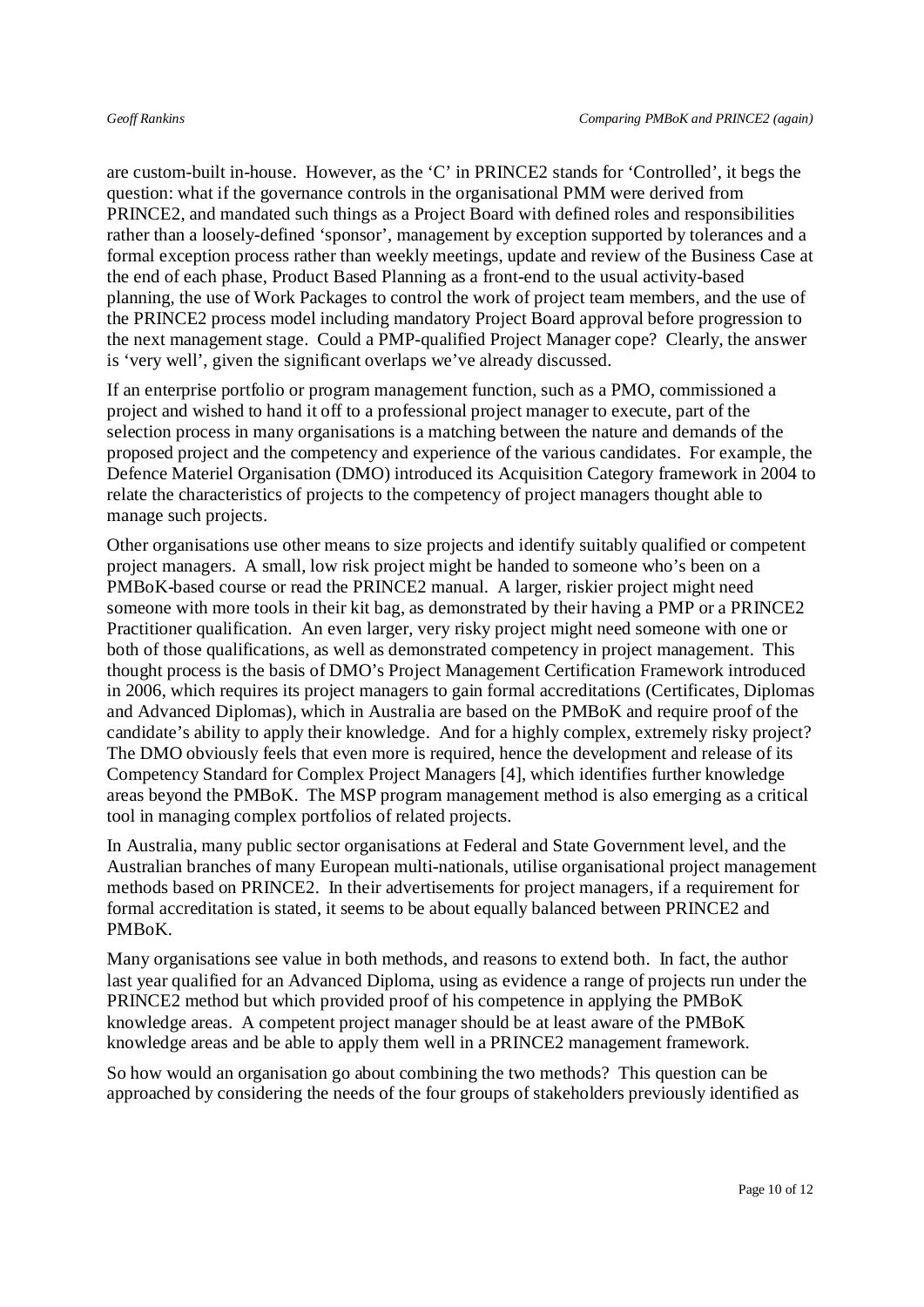project size or complexity increases. This diagram should be viewed in conjunction with the discussion that follows.

|                               | Simple /<br><b>Small</b>                          | Average /<br><b>Medium</b>                       | Complex /<br>Large                                    | <b>Very</b><br>Complex /<br>Huge                                         |            |
|-------------------------------|---------------------------------------------------|--------------------------------------------------|-------------------------------------------------------|--------------------------------------------------------------------------|------------|
|                               |                                                   |                                                  |                                                       |                                                                          |            |
| Governors                     | <b>PRINCE2</b><br><b>Controls</b><br>scaled       | <b>PRINCE2</b><br><b>Controls</b>                | <b>PRINCE2</b><br><b>Controls</b><br>(incl Assurance) | <b>PRINCE2</b><br><b>Controls</b><br>(incl extensive<br>Assurance)       |            |
|                               |                                                   |                                                  |                                                       |                                                                          |            |
| Project<br><b>Managers</b>    | <b>PMBoK or</b><br><b>PRINCE2-</b><br>both scaled | <b>P2 Process</b><br>Model +<br><b>PMBOK KAS</b> | <b>P2 Process</b><br>Model +<br><b>PMBOK KAS</b>      | <b>P2 Process</b><br>Model +<br><b>PMBoK KAs +</b><br><b>Complex BoK</b> | <b>NSP</b> |
|                               |                                                   |                                                  |                                                       |                                                                          |            |
| <b>Team</b><br><b>Members</b> | <b>PRINCE2</b><br><b>Controls</b><br>scaled       | <b>PRINCE2</b><br><b>Controls</b>                | <b>PRINCE2</b><br><b>Controls</b>                     | <b>PRINCE2</b><br><b>Controls</b>                                        |            |
|                               |                                                   |                                                  |                                                       |                                                                          |            |
| <b>PMO</b>                    | <b>PRINCE2 or</b><br><b>PMBoK</b>                 | <b>PRINCE2 or</b><br><b>PMBoK</b>                | <b>PRINCE2 or</b><br><b>PMBoK</b><br>plus EVM         | <b>PRINCE2 or</b><br><b>PMBoK</b><br>plus EVM                            |            |
|                               |                                                   |                                                  |                                                       |                                                                          |            |

For all types of projects, in order to provide those responsible for governing projects with the controls they need, adoption of the PRINCE2 process model and the Project Board controls that it provides would seem to be a useful step. Organisations using PMBoK would otherwise have to create these controls, in order to be seen to exercising effective organisational governance of their investments in project work.

Experience shows that for projects at the smaller, less complex end of the spectrum, either method will support project managers. As the size and complexity of the project increases, the project manager will need more and more tools to get ahead of the issues and cope with whatever emerges; PRINCE2 components will eventually not be enough. At the extreme end, not even PMBoK is enough – hence the emergence last year of the College of Complex Project Management, and the additional guidance that has been generated, as well as the growing swell of interest in MSP.

For project team members, various PRINCE2 artefacts – Product Description, Work Packages, Team Plans, Checkpoint Reports and associated processes for managing allocated work, help the team to plan and carry out their work, as well as providing the project manager with a standardised process for controlling the team's work.

For project support, both methods provide guidance, but at the complex end of the project spectrum, other controls and tools such as EVM will need to be introduced, and the project office is best displaced by a program management office.

## *Conclusion*

The differences between the PMBoK and PRINCE2 methods appear to have narrowed since the last release of each method. The differences that remain reflect the origins of each method. The